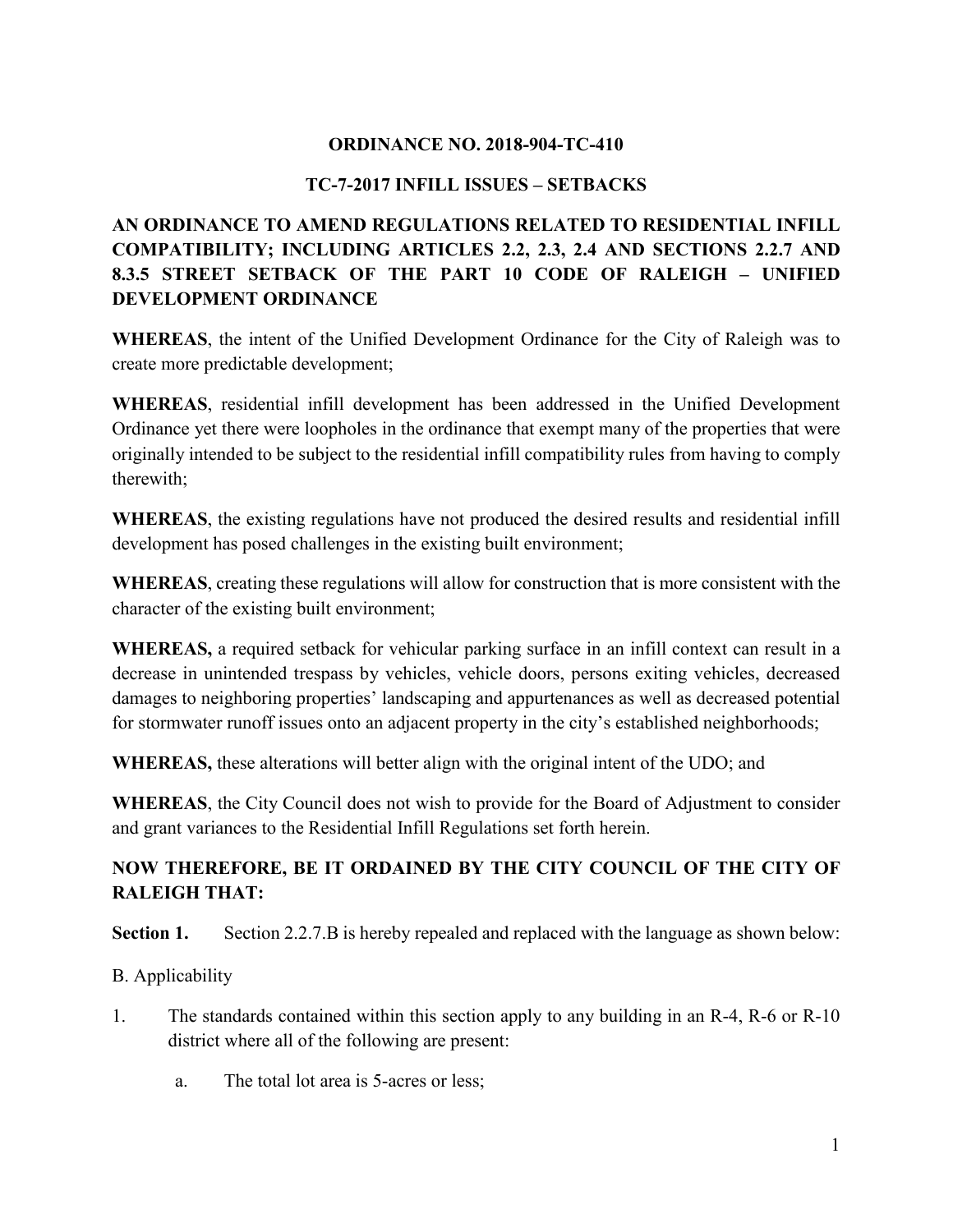- b. The subject lot's primary street frontage is on a street section that was platted for at least 20 years including subsequent right-of-way dedications.
- c. If a comparative sample can be defined as outlined in section 2.2.7.C. and at least three of the principal buildings contained in the comparative sample have primary street frontage on a street section that has been platted for at least 20 years including subsequent right-of-way dedications;
- 2. When a lot is subject to the residential infill compatibility standards and the lot is located within a Neighborhood Conservation Overlay District that regulates any component herein, the Neighborhood Conservation Overlay District regulation shall apply for that specific component.

**Section 2.** Section 2.2.7.C is hereby repealed and replaced as shown below. Any diagrams shown in the section would be new insertions as show below:

### C. Street Setback

The primary street setback for principal buildings shall be determined by the comparative sample context of the block face as outlined in the following subsections:

- 1. For subject lots of 50 feet in width or less, the primary street setback of the proposed building must be located within 10% of the median primary street setback of the comparative sample of nearby principal buildings.
- 2. For subject lots in excess of 50-feet in width, the primary street setback of the proposed building may be increased or decreased an additional 5% beyond the 10% allowed in Section 2.2.7.C.1. above, up to a maximum of a 25% increase or decrease from the median setback as noted in the table below.

| Subject Lot Width               | Modification to Median |
|---------------------------------|------------------------|
| 50 feet and less                | Within 10% of median   |
| More than 50 feet up to 65 feet | Within 15% of median   |
| More than 65 feet up to 80 feet | Within 20% of median   |
| More than 80 feet               | Within 25% of median   |

- 3. The subject lot's width shall be measured at the primary street property line in accordance with Section 1.5.2.C. However, the width of cul-de-sac lots shall be measured where the lot width equals the minimum lot width for the district as noted in Section 1.5.2.E.2.
- 4. Comparative sample principal buildings must be zoned Residential-4, Residential-6 or Residential-10.
- 5. Comparative sample setbacks are measured from the outer wall of pre-existing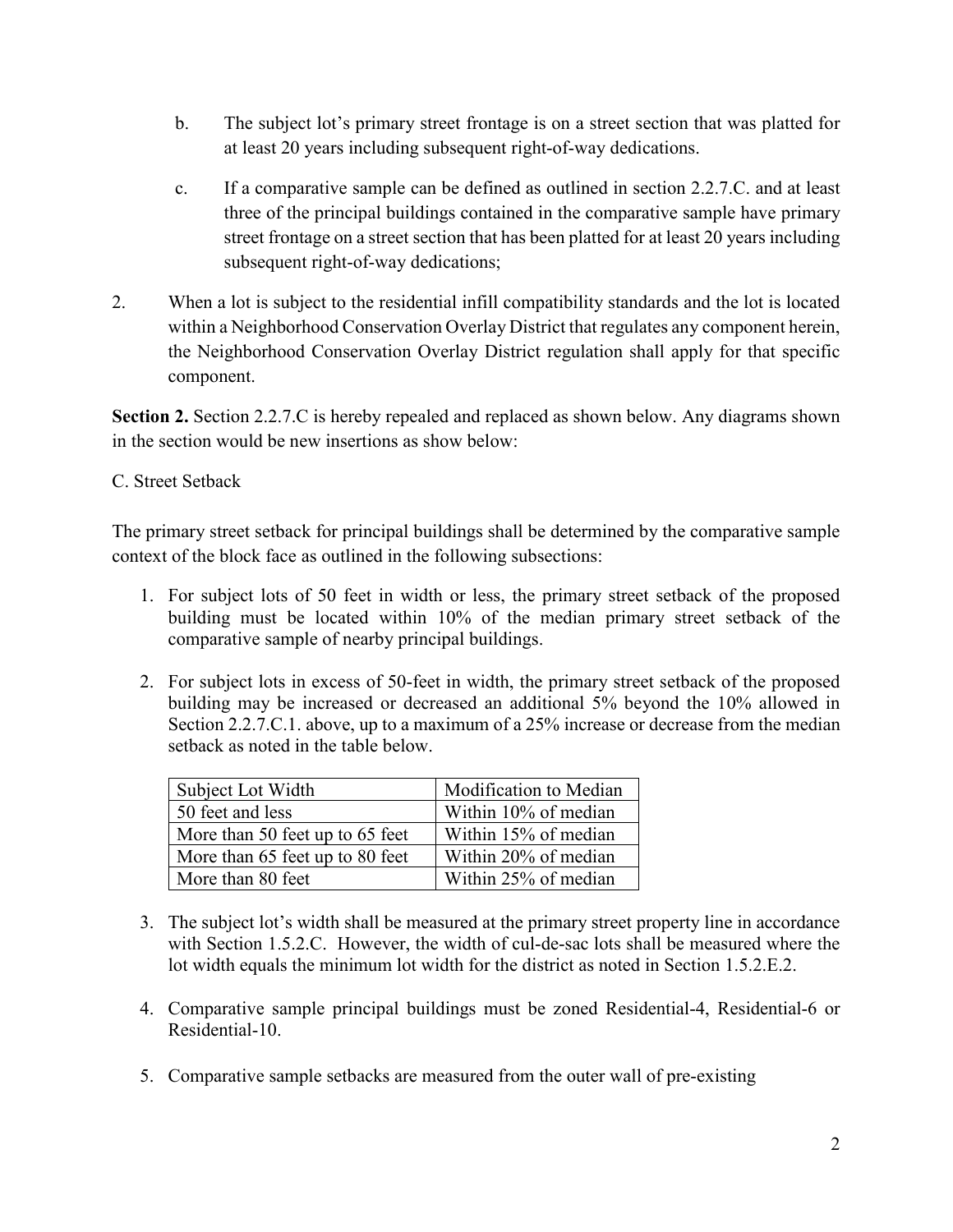principal residential buildings within the comparative sample and do not include the building feature encroachments authorized by Section 1.5.4.D.

- 6. When differences in right-of-way widths exist between the subject property and comparative sample properties, the comparative primary street setbacks shall be measured and applied from the centerline of the primary street rather than the property line along the primary street.
- 7. The comparative sample of principal buildings shall be identified based on the context below, listed in order of applicability, and shall have a minimum of three principal buildings in the sample and a maximum of six principal buildings in the comparative sample:
	- a. All principal detached or attached houses within 300 feet of the subject lot in each direction along the same side of the same street, not to exceed a maximum of three principal buildings in each direction.

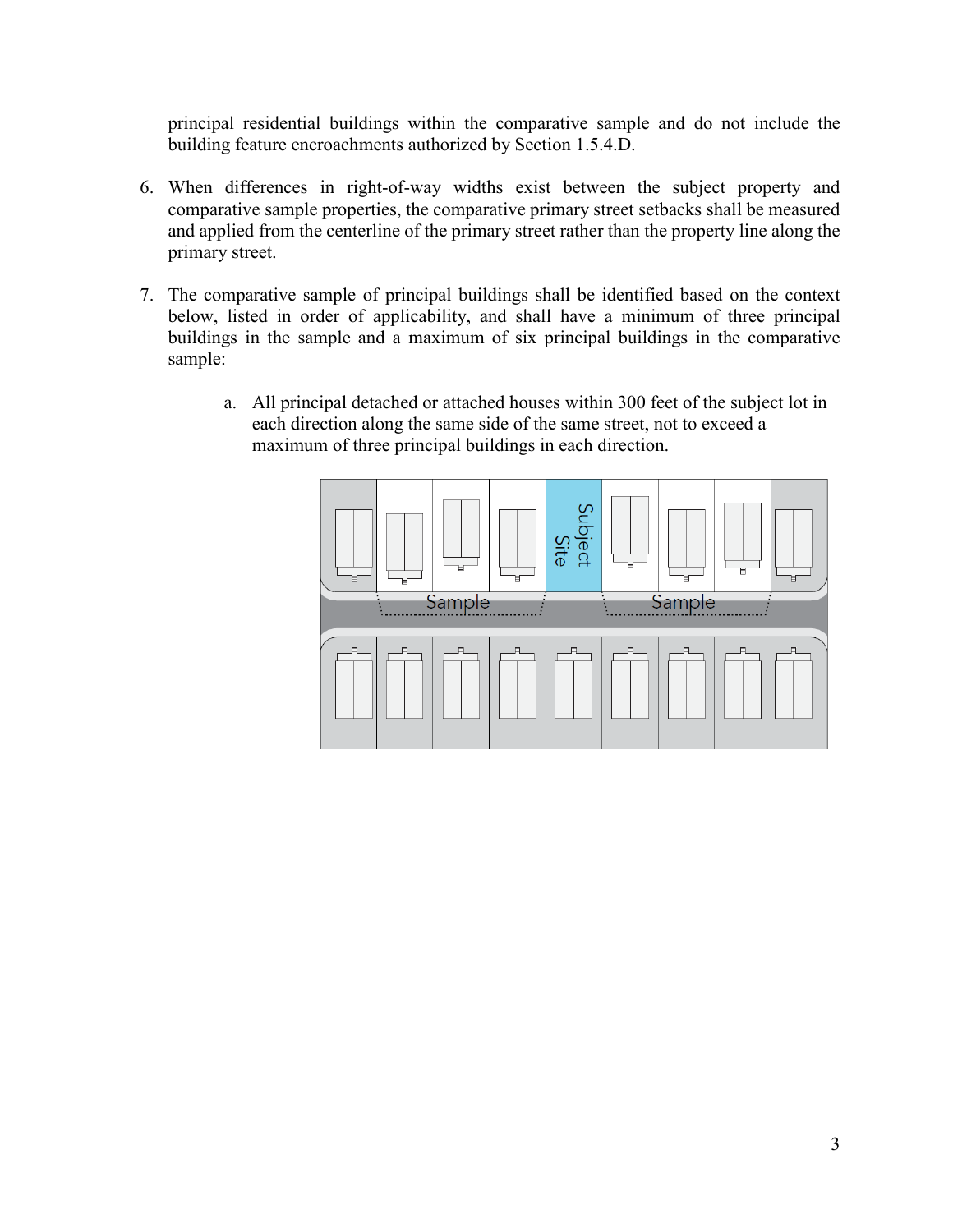- b. When the 300-foot range described in Section 2.2.7.C.7.a. above includes a Local Street (as defined in Section 8.4.4), the Local Street may be crossed to establish the comparative sample of principal detached or attached houses as described below. The right-of-way width of the Local Street shall be counted in the 300-foot range.
	- i. The comparative sample of principal detached or attached houses continues across the Local Street and continues along the block face, provided the first residential building on the other side of the Local Street has the same orientation as the subject property.



ii. In instances where the first principal detached or attached house across the Local Street has a different orientation, that lot is skipped, and the comparative sample continues to the next improved lot's principal detached or attached house.

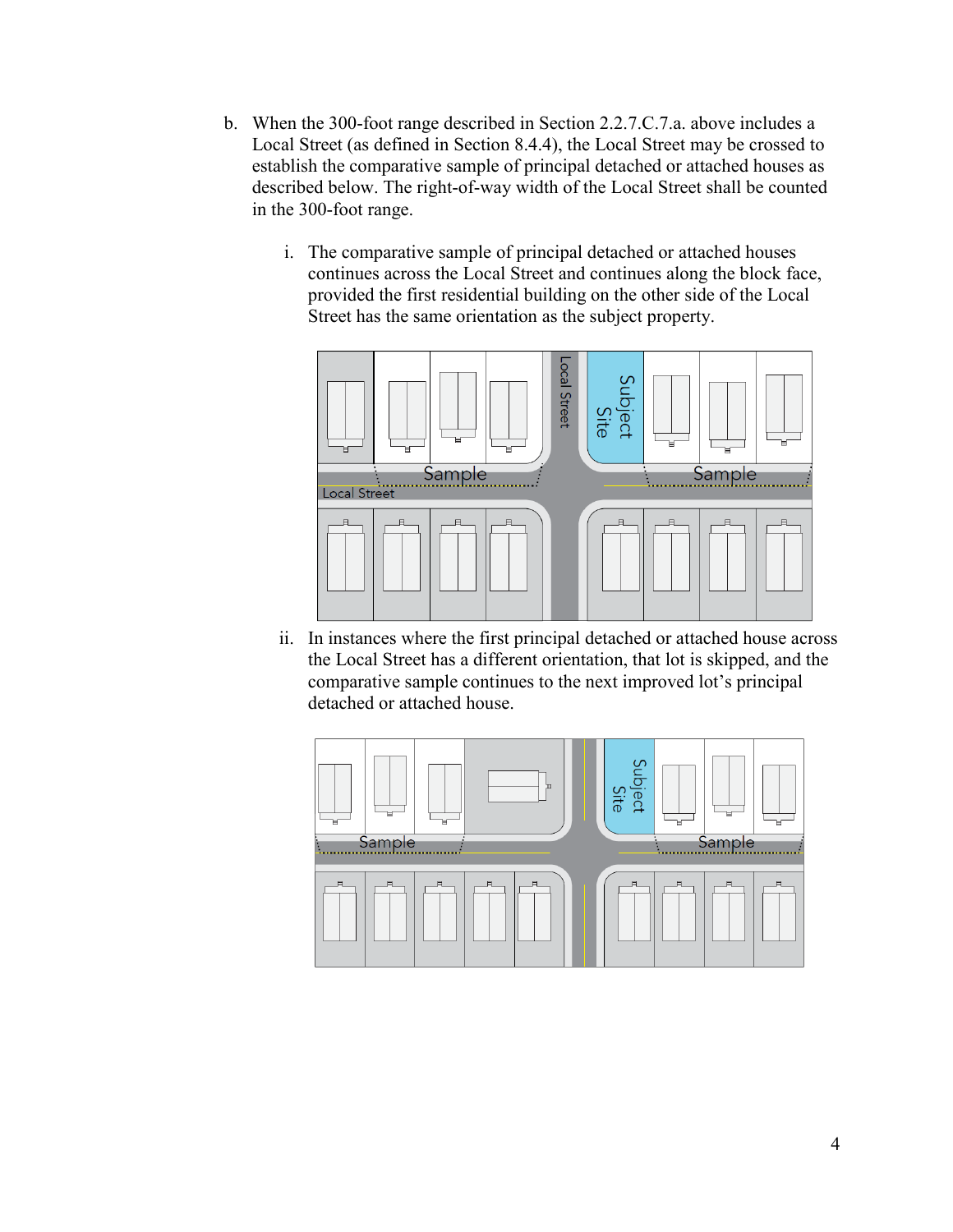c. When the 300-foot range described in Section 2.2.7.C.7.a. above includes a street that is not a Local Street, the comparative sample of principal buildings is all of the lots developed with detached or attached houses within 300 feet of the subject property on the same block face. This method would only capture the principal detached or attached houses that are on the same side of the nonlocal street.



d. When there are four or more consecutive vacant lots immediately adjacent to the subject lot in both directions, or at least three entries into the comparative sample are not obtained, the scenarios in Sections 2.2.7.C.7.a. through 2.2.7.C.7.c. shall be applied utilizing properties on the opposite side of the street that are within 300 feet of the subject site as needed to achieve the requisite comparative sample size up to a maximum of six principal buildings. The maximum sample size includes only the six closest principal detached or attached houses. In the event that at least three collective entries cannot be identified for the comparative sample, the base zoning district rules shall apply.



8. These rules do not apply to lots abutting a cul-de-sac unless there are a minimum of three comparative sample lots abutting the cul-de-sac that are developed with either detached or attached houses.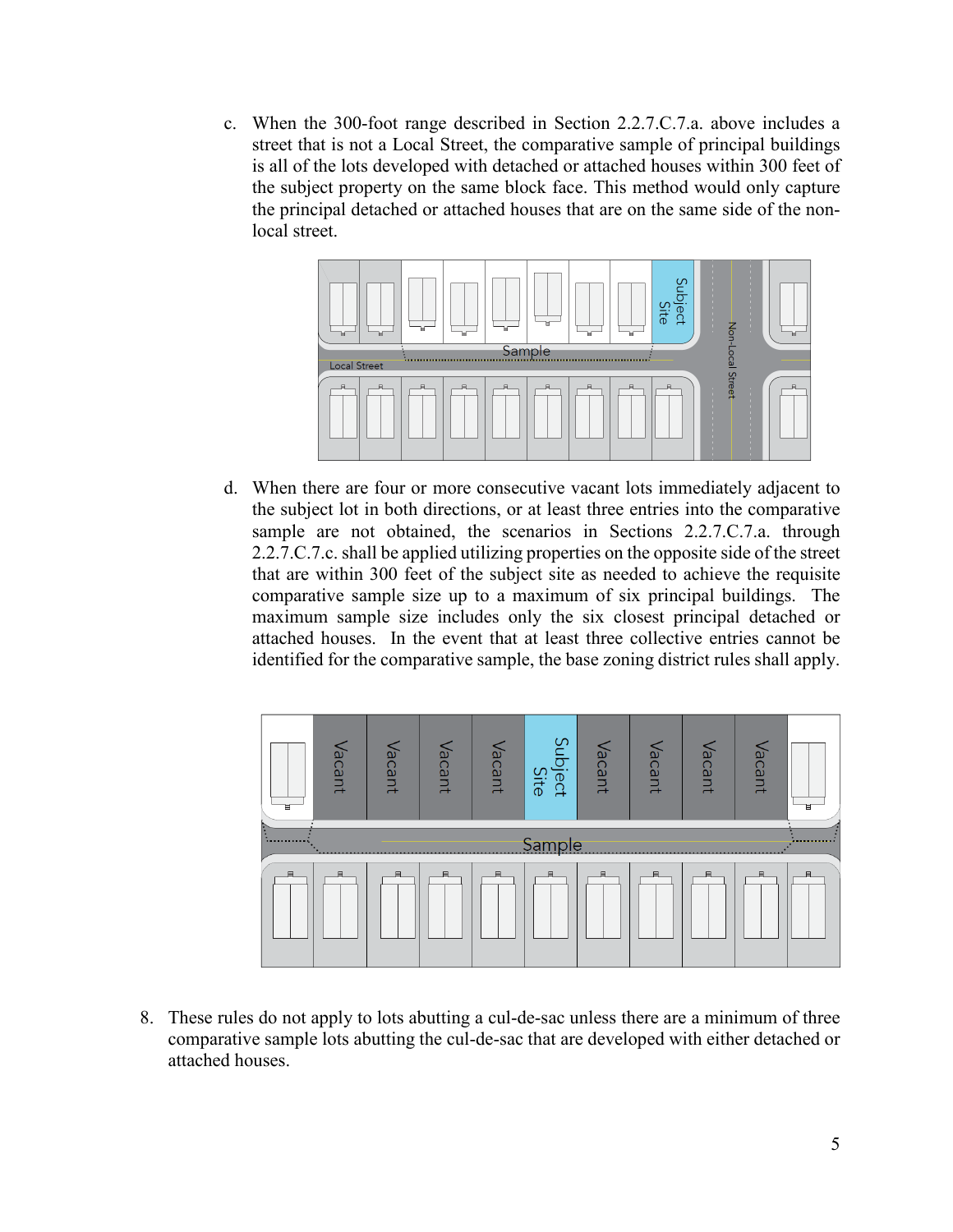- 9. Where an addition is proposed to a detached or attached house, the existing principal building on the lot shall be considered an addition to the comparative sample.
- 10. Where an official survey demonstrates that a detached or attached house is currently located on the lot or has been within the last 365 days, the proposed principal building may be located at the same primary street setback as the existing detached or attached dwelling or as prescribed by the rules above, whichever the applicant so chooses.
- 11. Riparian Buffers, Floodways, areas of steep slope (defined as slopes in excess of 25%), pre-established Tree Conservation Areas, City of Raleigh easements, drainage easements, slope easements, voluntary tree conservation in compliance with Section 9.1 for trees with a DBH of 10 inches or greater and protective yards (and associated setbacks) are considered impediments to compliance with the primary street setback range called for in section 2.2.7.C.2. Where an applicant can demonstrate to the Development Services Director that an impediment located within the primary street setback prevents compliance with the primary street setback, the median comparative setback sample shall be considered the edge of the impediment.
- **Section 3.** Sections 2.2.7.F. is hereby repealed and replaced with the language shown below:

### **F. Driveway and Parking Setbacks**

Driveways and parking spaces must be located a minimum of 2.5 feet from the side and rear lot lines. However, a driveway may be located on the lot line closer than 2.5 feet if it is shared with an adjacent lot or when a no-build easement is secured and recorded on the adjacent lot that guarantees a minimum separation of 5 feet from the encroaching driveway and any impervious surfaces or structures on the adjacent lot. Fences and walls on either lot require a 2.5 feet separation from the encroaching driveway. All driveways and parking areas existing prior to January 1, 2019 shall not be deemed nonconforming solely because of this regulation or a parking setback specified in Chapter 2.

**Section 4.** Section 8.3.5.C.2.e. is deleted in its entirety and Section 8.3.5.C.2.f. immediately thereafter is reordered and relabeled as subsection "e." instead.

**Section 5.** In Section 12.2 Definitions, add the following defined term, listed in alphabetical order:

Median: a value or quantity lying at the midpoint of a frequency distribution of observed values or quantities. Where the median includes an even number within the set, the two values closest to the midpoint are averaged.

**Section 6.** All laws and clauses of laws in conflict herewith are repealed to the extent of such conflict. Notwithstanding any language in a zoning condition indicating administrative alternates are allowed, this ordinance hereby repeals such language.